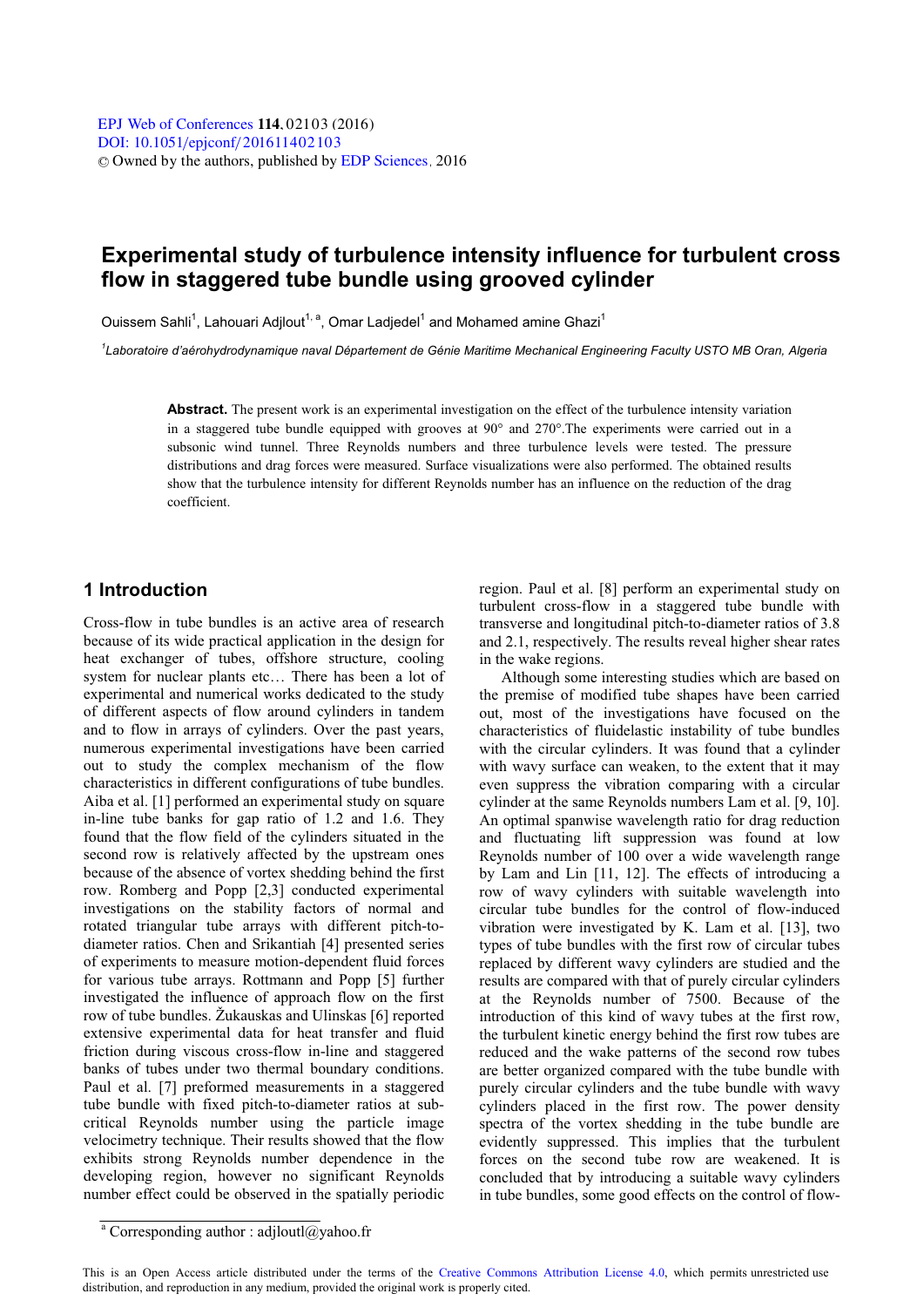induced vibration of the tube bundles in the heat exchanger can be achieved. Ladjedel et al. [14] performed an experimental investigation using grooved cylinders in in-line tube bundles configuration. They found a reduction of 36.5% in the pressure drop for a Reynolds number of  $1.33 \times 10^4$ .

Traub [15], has studied the influence of turbulence intensity on the heat transfer and the pressure drop in plain tube bundles. The results of this study showed that an increase of the turbulence intensity from 0.8% to 25% leads to an increase of the Nusselt number about 42% for a single row and 14% for a tube bundle with three rows. Furthermore, Traub [15] presented the results for the enhancement of heat transfer according to the criterion of Stephan and Mitrovic [16]. The dimensionless pressure drop coefficient is related to the Reynolds number and to the turbulence intensity level of the external flow around the heat exchanger tubes. The Reynolds number of the flow through the heat exchanger is calculated using a characteristic length of the heat exchanger, which is usually either the tube diameter or the minimum distance between the tubes inside the heat exchanger and the maximum velocity of the flow passing through the heat exchanger, Umeda and Yang [17]. In previous studies it has been observed that for high Reynolds number and turbulence levels the pressure drop decreases. Beziel and Stephan [18] concluded to this observation for a range of Reynolds numbers from 4000 to 200,000 and for turbulence intensities from 0.8% up to 38.8%. Regarding the heat transfer mechanism, Sak et al. [19] studied the role of the turbulence length scale and intensity on forced convection from a heated horizontal circular cylinder. Different levels of turbulence were imposed by a grid located in the inlet section of the flow field which had the role of turbulence generator. They derived an expression correlating the Nusselt number with the Reynolds number and the turbulence intensity. They showed that an increase of Reynolds number and turbulence intensity leads to higher Nusselt numbers

Experimental investigation is performed; the forces on the cylinders are measured using a TE 81 balance and a TE44DPS differential pressure with a multichannel scanner. The purpose of the present work is to investigate experimentally the influence of the turbulence intensity on staggered configuration equipped with grooved cylinders.

## **2 Experimental set-up**

The experiments are carried out in closed circuit wind tunnel. The test section is of square cross-section  $0.46m \times$ 0.46m and 1.2m long. The closed circuit wind tunnel is of conventional design in which the velocity could reach 60 m/s and the turbulence intensity is less than 1%. The test section is composed of 17 rigid PVC tubes of an identical external diameter of 40 mm and 460mm length arranged in a staggered configuration as shown in Figure 1. Half tubes are also mounted along the bottom and top walls of the test model alternately to simulate an infinite tube bundle and minimize the wall boundary layer. All the

tube arrays are investigated in this study. A schematic diagram of the arrangement is shown in Figure 2.







**Figure 2.** Measurement setup of drag and pressure. a: balance TE81, b: TE44 DPS



**Figure 3.** Pressure taping locations.



**Figure 4.** turbulence level generated for each position of the turbulence grid.

The experiment setup is shown in Figure 2. The tubes in the array are rigidly fixed, except for one tube which will be referred to as the instrumented cylinder equipped with 22 pressure tapings on its circumference at midspan. The shape of the groove and the pressure tapings position are shown in Figure 3. The diameter of the pressure tapings is 0.5 mm. The pressure measurements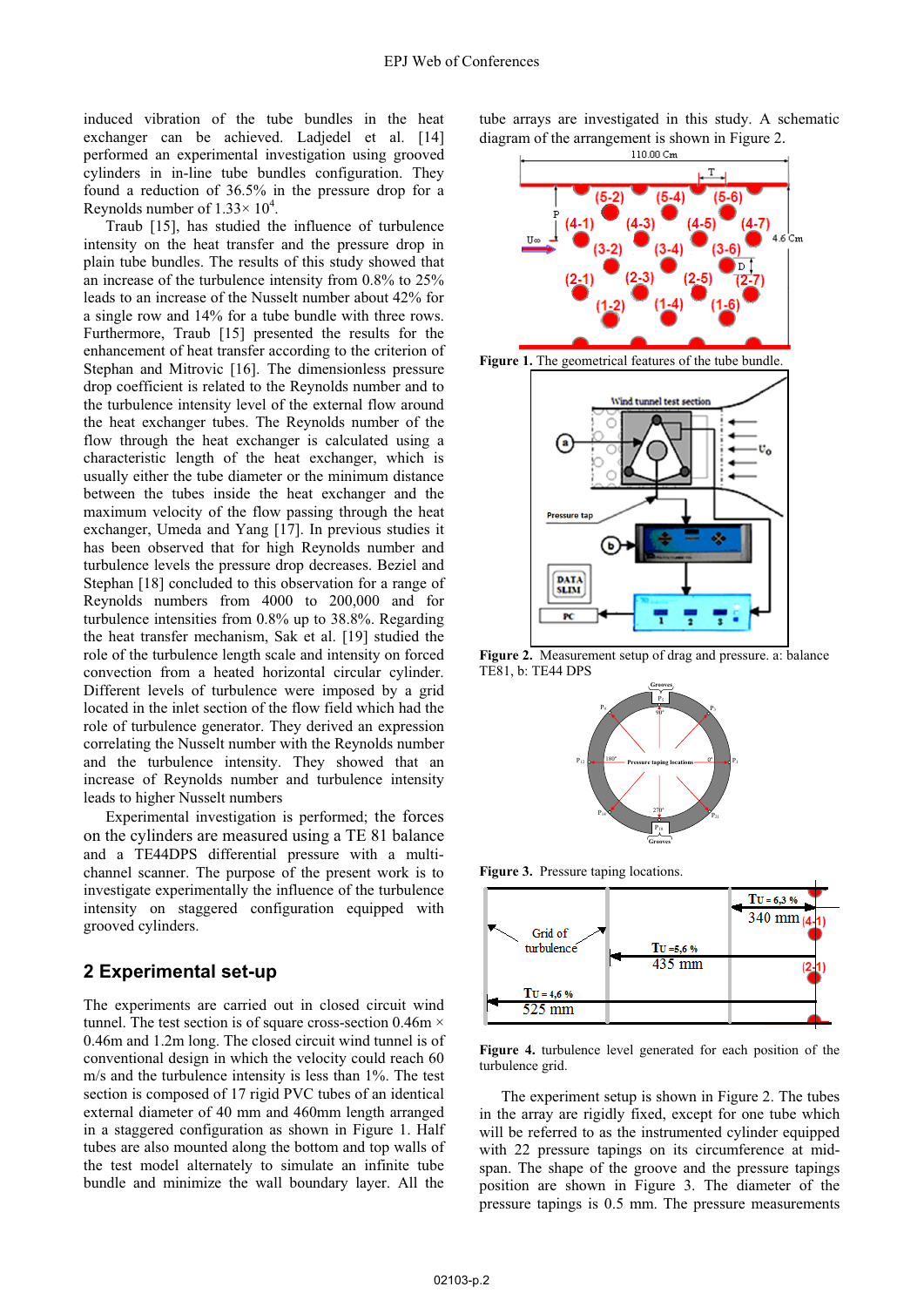are carried out for the 17 tubes for an azimuthal angle from 0° to 360°. The pressure distributions on the cylinder are measured using a TE44DPS differential pressure with a multi-channel scanner. The latter pressure scanning box allows sequential selection of up to 20 pressure tapings. The display unit links to a computer, loaded with DATASLIM software for data analysis and logging of the results. To generate turbulence Roach [20] method was adopted. The latter uses different turbulence grids. In this study the SMS (square mesh arrays of square bars) type is chosen (figure 4).

#### **3 Result and discussion**

In order to investigate the change of flow characteristics around staggered tube bundle by the use of the grooved cylinders the experiments are performed for the following physical parameters:

- Three Reynolds number are studied Re = 9300, Re= 13950 and Re= 20000 (based on the free stream velocity).

- Pitch to diameter ratio,  $P/D = 3.8$  and  $T/D = 2.1$ .

However, visualizations are carried out for selected Reynolds numbers.

The measurement of pressure distribution starts from the frontal point facing the mainstream flow and ends at the same point after a complete revolution. The uncertainty in the pressure measurement was estimated to be less than  $\pm$  5% and for the drag and lift forces less than  $\pm$  2.4 %.



**Figure 5.** Pressure coefficient comparison for the position 2-1  $(Re = 9300)$ .



Figure 6. Pressure coefficient comparison for the position 3-2 (Re= 13950).



**Figure 7.** Pressure coefficient comparison for the position 4- 3 (Re= 20000).

Figure 5, 6 and 7 show the pressure coefficient distribution around the cylinders  $(2-1)$ ,  $(3-2)$  and  $(4-3)$ respectively at different Reynolds numbers and turbulence intensities (Tu). It is observed that the curves have the same trend where the flow around the cylinders starts from the stagnation point  $(\theta = 0^{\circ})$  in which Cp takes a value of one. The flow speeds up then starts to increase accompanied by a drop in the Cp to negative values. The flow velocity begins to reduce near  $\theta = 60^{\circ}$  along with an increment of pressure in the direction of the flow, which results in the adverse pressure gradient situation. The flow now has to move against the pressure force in addition to the viscous force. This leads to a reduced gradient of the velocity profile and the wall shear stress. Separation of flow occurs when the shear stress cannot overcome the adverse pressure gradient, this happens at  $\theta$  = 75° for the tube 2-1,  $\theta$  = 70° for the tube 3-2 and at  $\theta$  = 85° for the tube 4-3. It is clearly seen in figure 5 and 6 that the pressure drag is more reduced due to the observed reduction in the pressure on the downstream of the cylinder for Tu =  $5.3\%$  compared to the other levels.



**Figure 8.** Drag force distribution along the tube length for different Reynolds number and turbulence intensities. (tube 5-2)

Figure 8 shows the drag force evolutions for different Reynolds number and turbulence intensities for the position 5-2. It is noted that the curves of the drag force distribution for the two levels 5,3 and 6,3% have the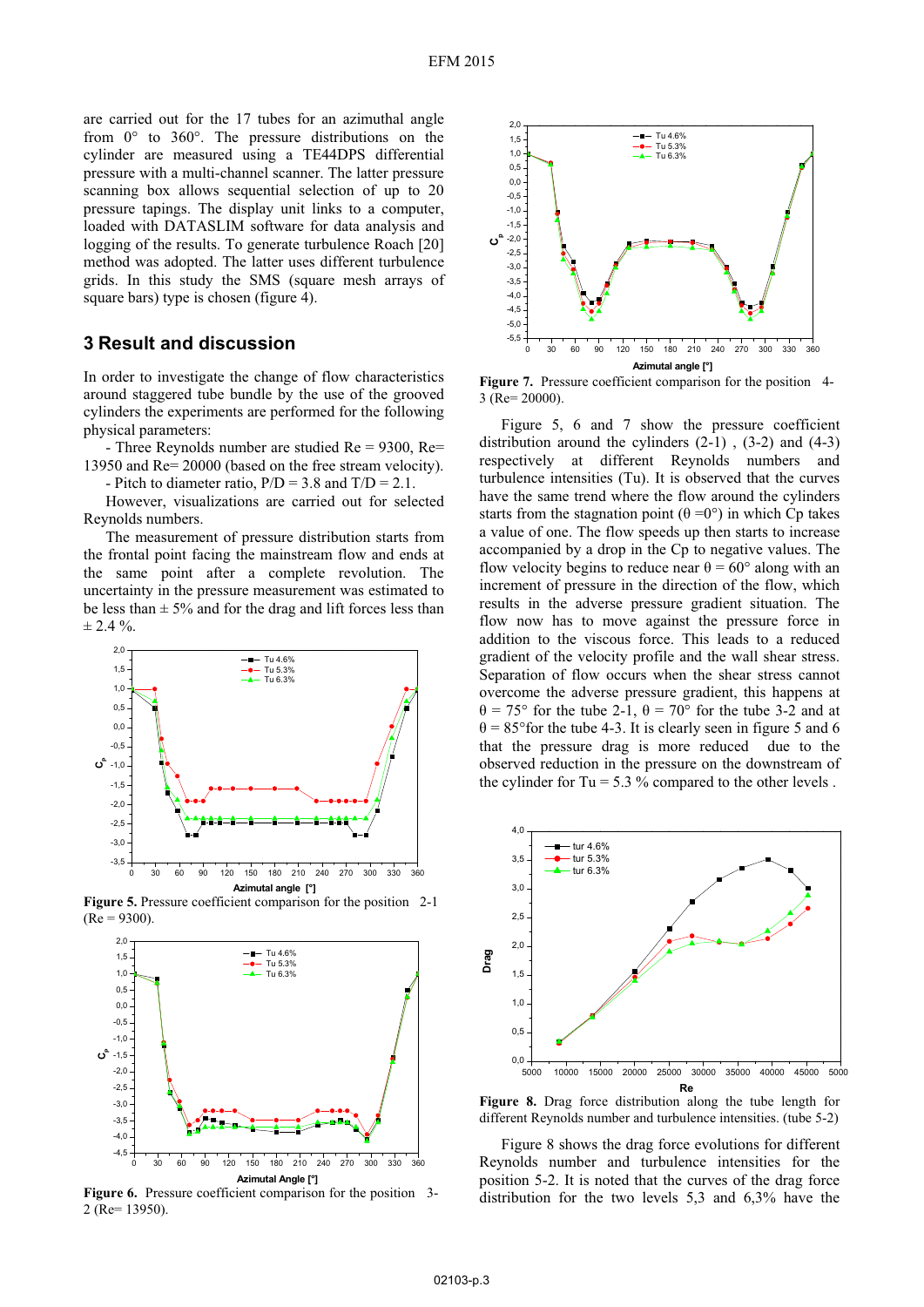same trends; but at a critical Reynolds number of 25000 the trend of the level Tu = 4,6 % is not behaving in the same way. This indicates an influence of the level of turbulence. For level Tu =  $4.6\%$  arriving at Re =  $40000$ , the strength of the drag decreases. This phenomenon is explained by the surface visualization for  $Re = 45000$  of figure 9, where the separation point is situated after the groove. Therefore a reduced wake distance resulting in a lower drag force is obtained.



(c)  $Re = 45000$ 

**Figure 9.** Surface flow visualization for Tu = 4.6% (tube 5-2).

From Re = 25000, the drag force decreases. Compared to Tu =  $4.6\%$ , the drag force has lower values for Tu =  $6.3\%$ . The visualization shows that when exceeding a number of  $Re = 25000$ , the flow separation is close to the groove which leads to the decrease in the drag force value.

Consequently, it is noted that by increasing the turbulence intensity the separation angle is delayed causing a decrease in the value of the drag.



**Figure 10.** Surface flow visualization for  $Tu = 6.3\%$ (tube 5-2).

## **Conclusion**

The turbulent cross flow in staggered tube bundle arrangement with transverse and longitudinal pitch-todiameter ratios of 3.8 and 2.1 respectively is experimentally investigated. The configuration is equipped with grooved cylinders. The obtained results seem to agree rather well with the experimental and theoretical data already gathered, in particular on the distribution of pressure around the examined cylinders. The following conclusions are drawn:

- Increasing the turbulence level delayed the separation point;
- At some critical Reynolds number, increased turbulence level leads to a decrease in the drag force in column 2;